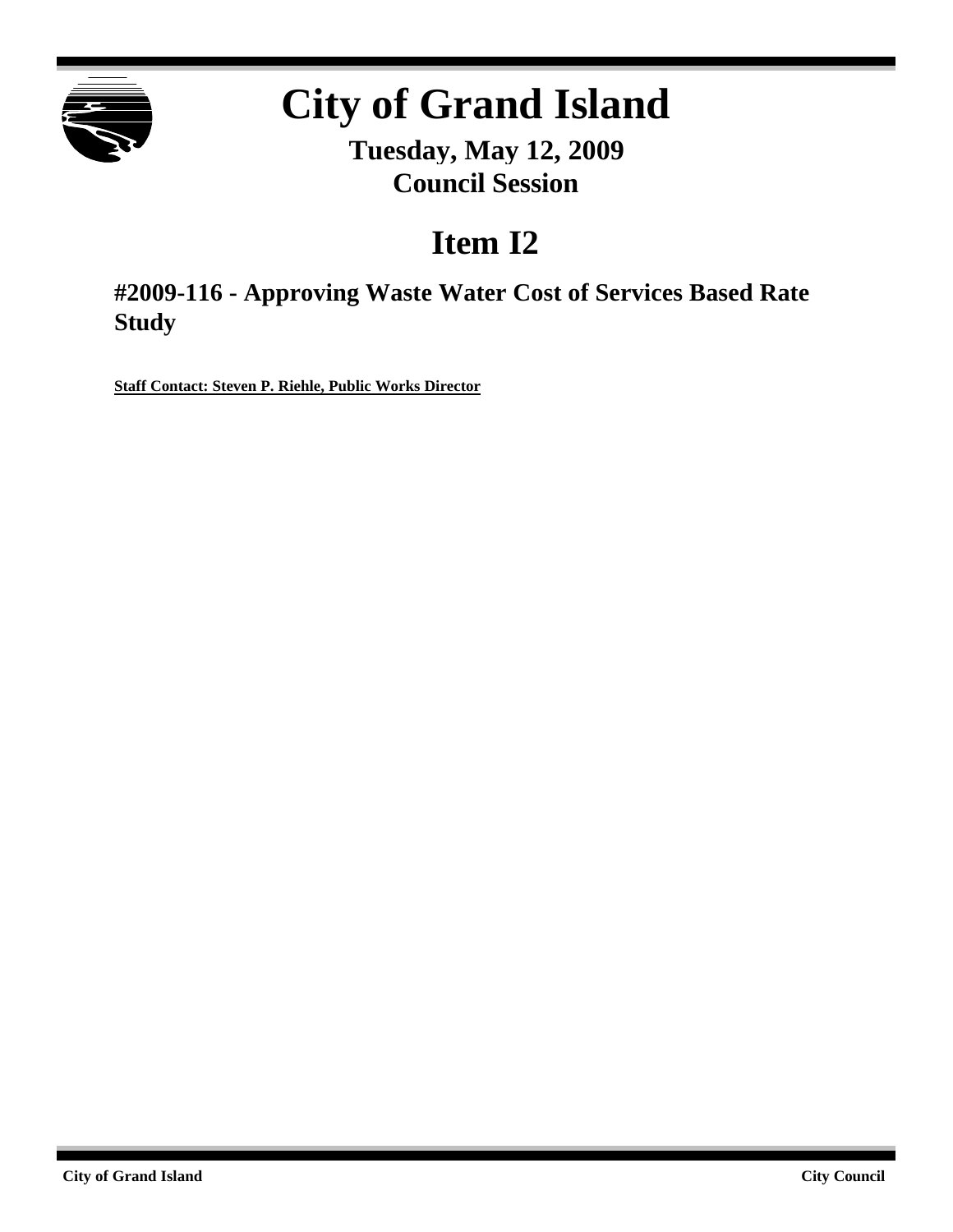### **Council Agenda Memo**

| From:           | Steven P. Riehle, Public Works Director                    |
|-----------------|------------------------------------------------------------|
| <b>Meeting:</b> | May 12, 2009                                               |
| Subject:        | Approving Waste Water Cost of Services Based Rate<br>Study |
| Item $\#$ 's:   | $I-2$                                                      |
| $Presenter(s):$ | Steven P. Riehle, Public Works Director                    |

#### **Background**

On August 26, 2008, by Resolution Number 2008-228, the City Council approved an agreement with the consulting engineering firm, Black & Veatch Corporation of Kansas City, Missouri using Olsson Associates of Grand Island as a sub-consultant. The agreement was for professional services associated with an anaerobic digestion system including preliminary engineering, services during construction, public awareness and a cost of services study related to the digesters only.

On December 16, 2008 by Resolution Number 2008-359, the City Council approved Amendment Number 1 to the agreement that expanded the cost of services study beyond the digesters to include the entire plant and collection system at a cost of \$19,700. The amendment also extended the timeline for the project at a cost of \$16,000 with a council presentation moved from November 2008 to March of 2009.

#### **Discussion**

Bill Stoner, Derek Cambridge and Anna White from Black & Veatch discussed digester sizing options and presented the waste water cost of services based rate study report at the May 5th City Council Study Session.

The cost of services based rate study detailed recommended rates for fiscal years 2010, 2011, 2012 and 2013. The first year of rate adjustments will be considered by the council along with other city rates as part of the normal budget process in the summer of 2009. Approving the rate study will finalize Black & Veatch's work effort on the rate study and allow the consultant and city staff to move forward with design on the digester complex.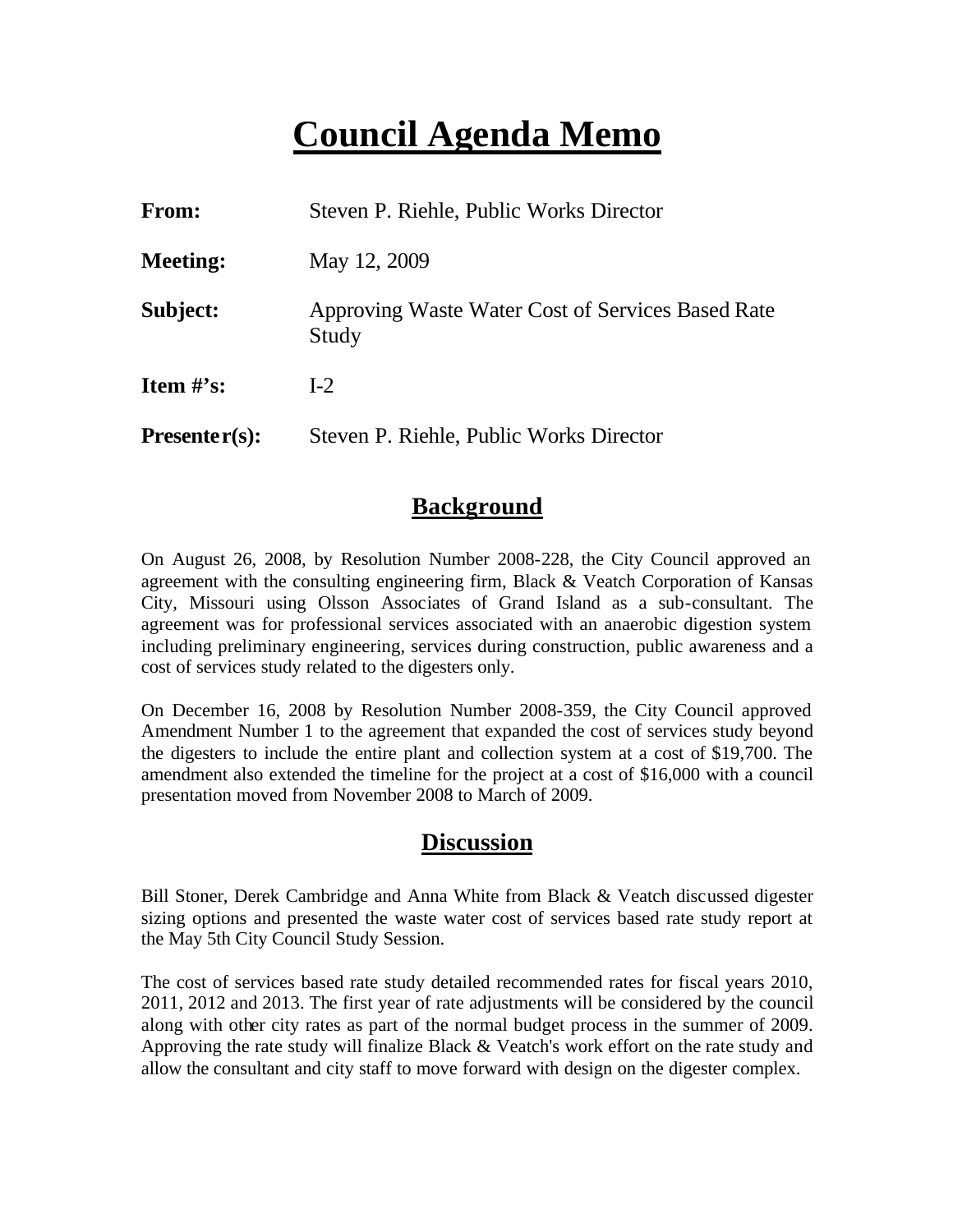### **Alternatives**

It appears that the Council has the following alternatives concerning the issue at hand. The Council may:

- 1. Move to approve
- 2. Refer the issue to a Committee<br>3. Postpone the issue to future date
- Postpone the issue to future date
- 4. Take no action on the issue

### **Recommendation**

City Administration recommends that the Council approve the waste water cost of services based rate study as presented at the May 5, 2009 city council study session.

#### **Sample Motion**

Move to approve the waste water cost of services based rate study.